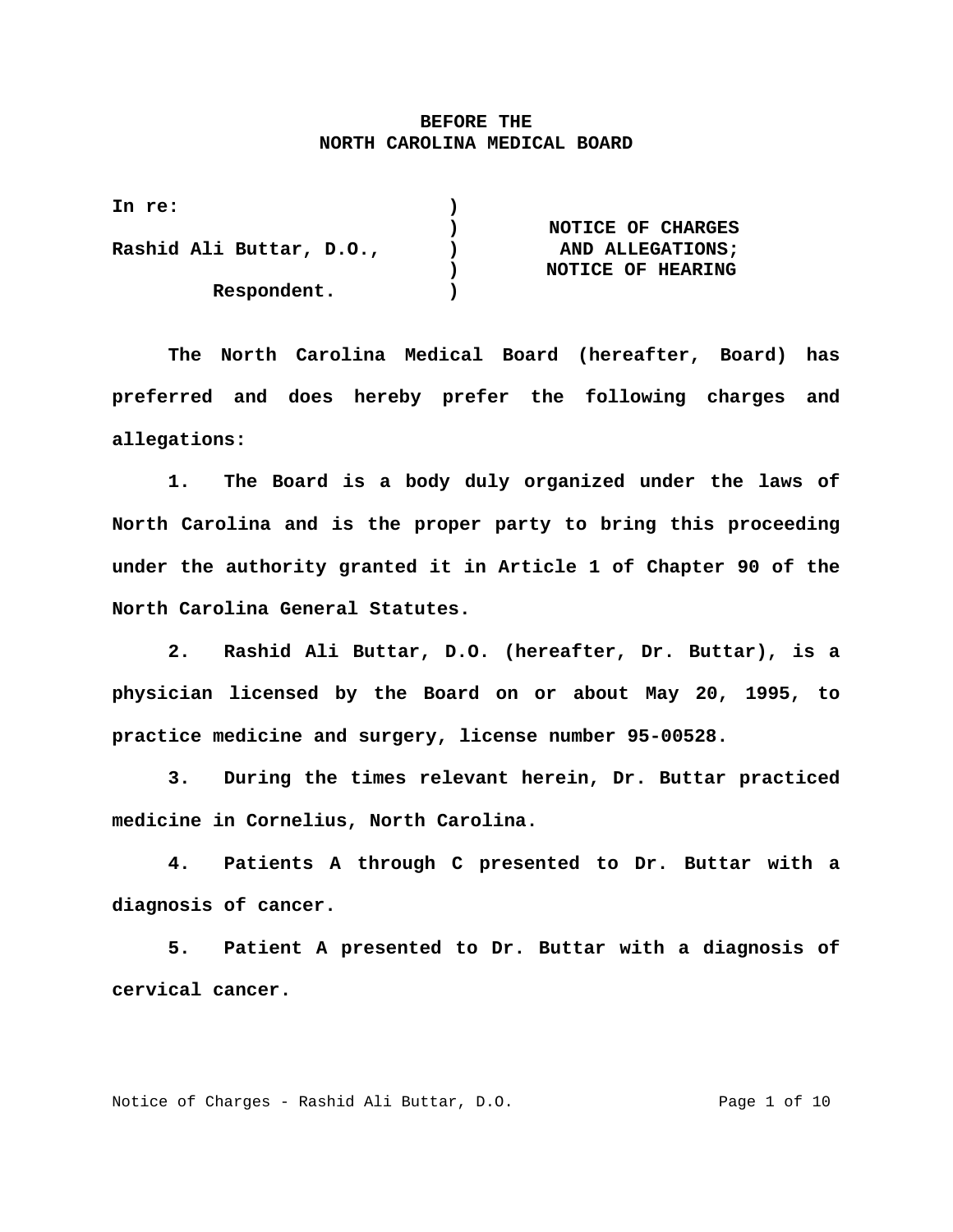**6. Patient B presented to Dr. Buttar with a diagnosis of ovarian cancer.** 

 **7. Patient C presented with a diagnosis of adrenal cell cancer.** 

 **8. Patient D presented to Dr. Buttar with a history of colon polyps.** 

 **9. Patients A, B and C would eventually succumb to their cancer.** 

 **10. Patients A, B and C, desperate for any hope to combat their disease, came to Dr. Buttar because of Dr. Buttar's representations that the therapies he offered would be effective in their battle against cancer. Dr. Buttar's representations were false, and were made by Dr. Buttar with full knowledge of their falsity.** 

 **11. Dr. Buttar provided therapies to Patients A, B and C that were unproven and wholly ineffective. The therapies consisted primarily of intravenous administration of a variety of substances, none of which has any known value for the treatment of cancer. The substances included EDTA (ethylenediaminetetraacetic acid), chromium, certain vitamins, and hydrogen-peroxide.** 

 **12. Dr. Buttar charged exorbitant fees for his ineffectual therapies. The total cost of the intravenous injections and other**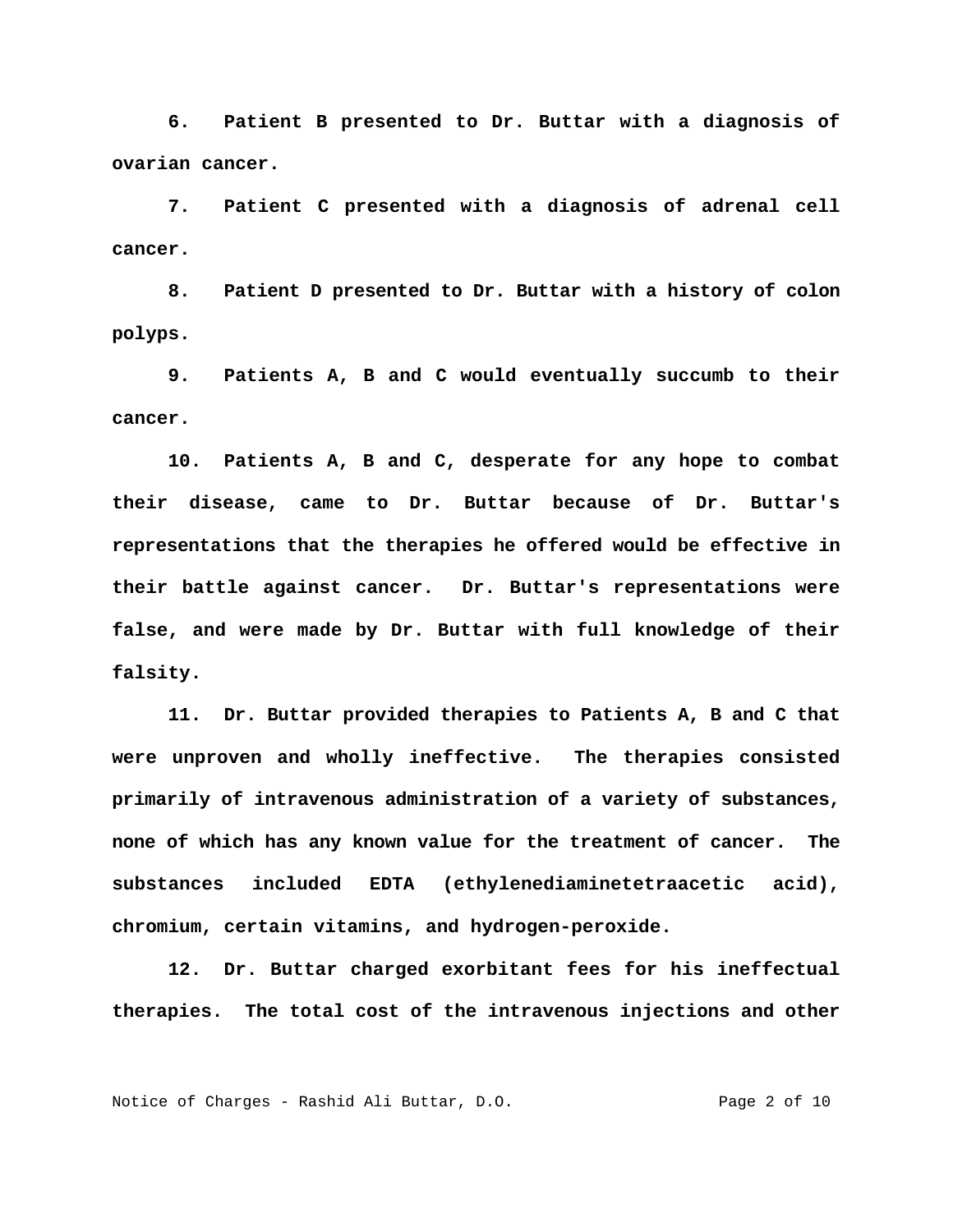**therapies for these cancer patients at times ranged in the thousands, sometimes tens of thousands, of dollars. Not only would Dr. Buttar order and have administered unproven and ineffectual therapies for Patients A, B and C in an attempt to drive up his billings, he would also order numerous tests and lab work for these patients that had no rational, medical relationship to the Patients' cancer diagnosis. Moreover, many tests and lab work that were ordered by Dr. Buttar were never adequately justified in the medical records of the patients, were never linked to the patients' diagnoses or clinical condition, and in some instances never interpreted.** 

 **13. There is no evidence that any of the extensive and expensive laboratory data obtained on Patients A, B, C and D were used for treatment decisions. In essence, the medical records indicate that the extensive testing and lab work for Patients A, B, C and D were not ordered for any medical or clinical purpose, but were instead ordered in an attempt to drive up costs.** 

 **14. Patients A, B and C seemed to be treated on an indistinguishable or arbitrary protocol regardless of their individual diagnosis. None of the Patients (A – D) showed any evidence of response or benefit to the treatments they received at Dr. Buttar's office. All Patients received frequent, expensive** 

Notice of Charges - Rashid Ali Buttar, D.O. Page 3 of 10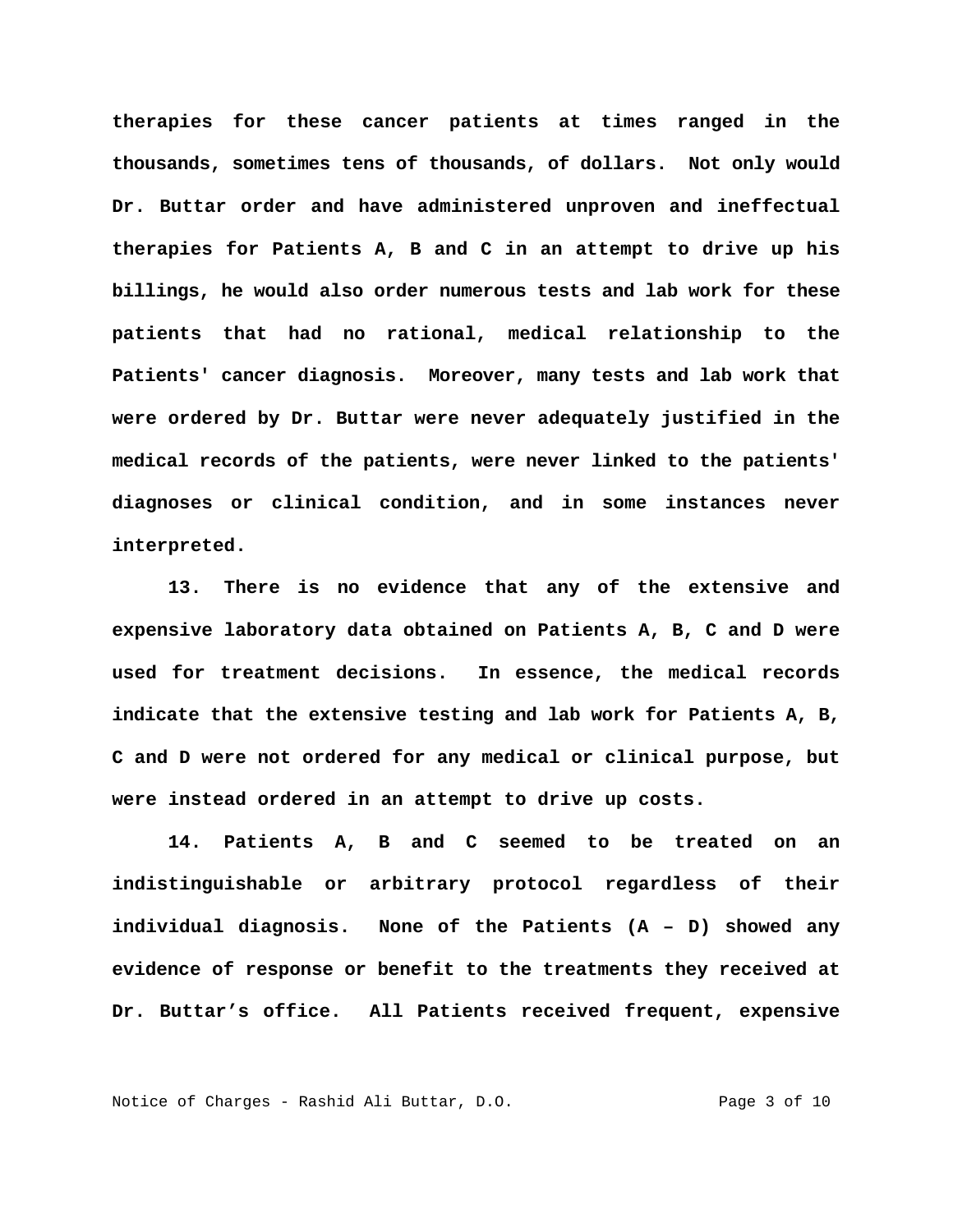**treatments that had no recognized scientific evidence of any validity whatsoever on almost a daily basis without any evidence of sustained improvement.** 

 **15. The medical records of Patients A, B, C and D also do not indicate that Dr. Buttar ever examined or followed any of the patients. All four patients were seen and treated mainly by Dr. Buttar's nurse practitioner. Despite having little, or no personal interaction with Patients A, B, C and D, Dr. Buttar nonetheless charged thousands of dollars to each patient for his services.** 

 **16. Dr. Buttar charged Patient C over \$32,000.00 for treatments he knew to be ineffectual. Immediately prior to his death, Patient C sent a check to Dr. Buttar, for partial payment, in the amount of \$6,700.00. Before Dr. Buttar could cash the check, Patient C's widow cancelled the check because she felt that Dr. Buttar's treatments were useless even though Dr. Buttar had promised her and her husband that his treatments had a "100% success rate."** 

 **17. After Patient C's widow cancelled the \$6,700.00 check, Dr. Buttar referred Patient C's account to a collection agency. The amount that Dr. Buttar sought from Patient A's widow exceeded \$25,000.00, which included the unpaid portion of Patient C's bill, interest, and a 25% collection fee.** 

Notice of Charges - Rashid Ali Buttar, D.O. Page 4 of 10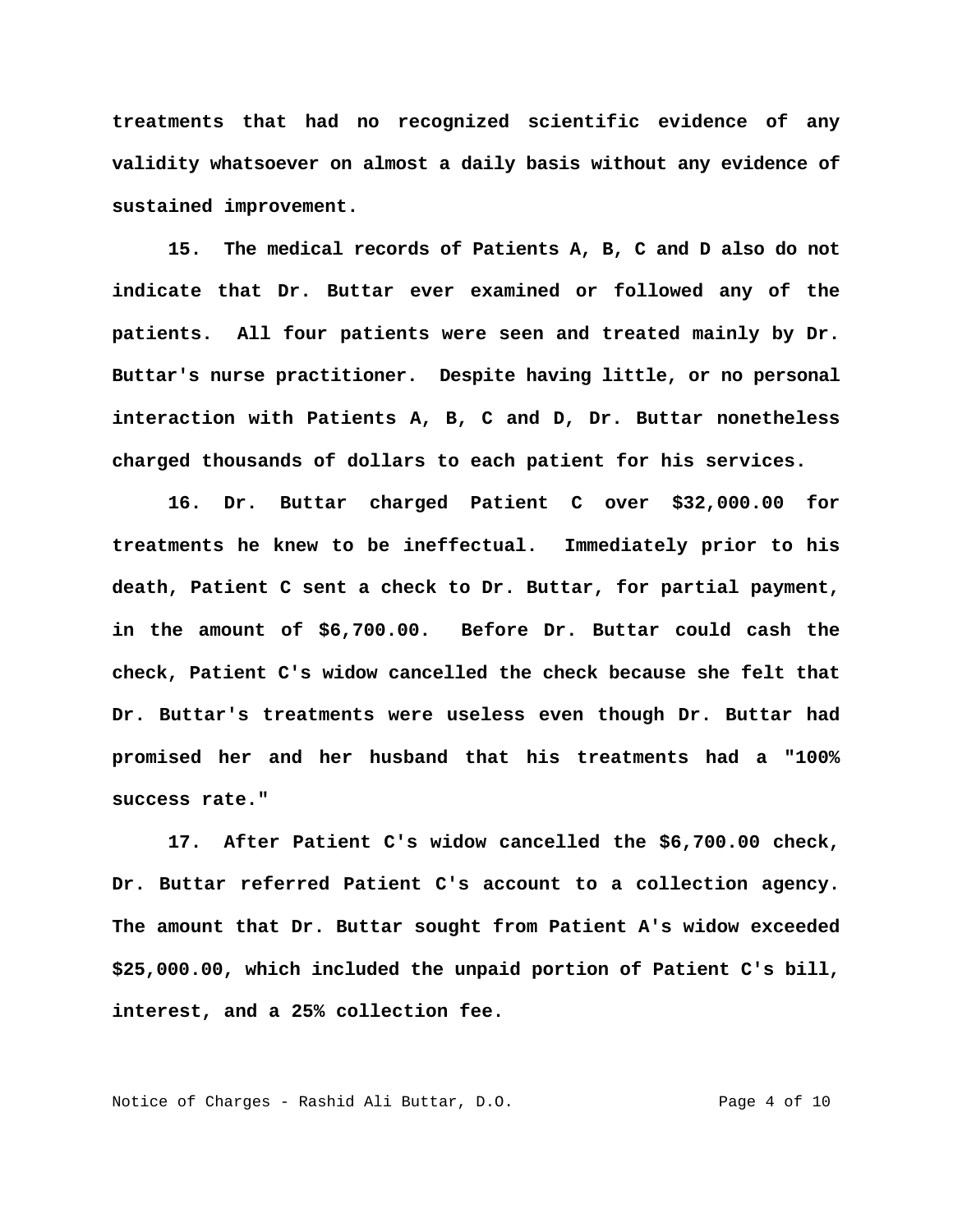**18. Patient B was treated by Dr. Buttar for a period of two months, from April 2004 to June 2004. During this two month period, Dr. Buttar charged Patient B in excess of \$30,000.00 for ineffectual therapies that included injections of intravenous vitamins and other substances, chelation therapy with DMPS (Dimercapto-propane sulfonate) and EDTA, Philbert Infra Respiratory Reflex Procedure and Ondamed biofeedback. All of Patient B's clinical notes were written by his nurse practitioner, and for an extended period of time, Dr. Buttar's nurse practitioner exclusively saw and treated Patient B.** 

 **19. Prior to her death, Patient B paid Dr. Buttar \$10,258.00. Dr. Buttar has sought collection from Patient B's estate the remaining \$19,765.00 of his charges.** 

 **20. Patient A was treated by Dr. Buttar for one month beginning in July, 2006. Patient A came to Dr. Buttar after a radical hysterectomy, chemotherapy and radiation therapy all failed to halt the spread of her cancer, which by July 2006 had spread to her liver and lungs. Dr. Buttar's treatment of Patient A was to administer hydrogen peroxide intravenously. Patient A paid \$12,360.00 to Dr. Buttar for an initial fee. Over the next month, Patient A would have nineteen (19) other office visits with Dr. Buttar and pay an additional \$18,000.00, for a total of \$27,820.00** 

Notice of Charges - Rashid Ali Buttar, D.O. Page 5 of 10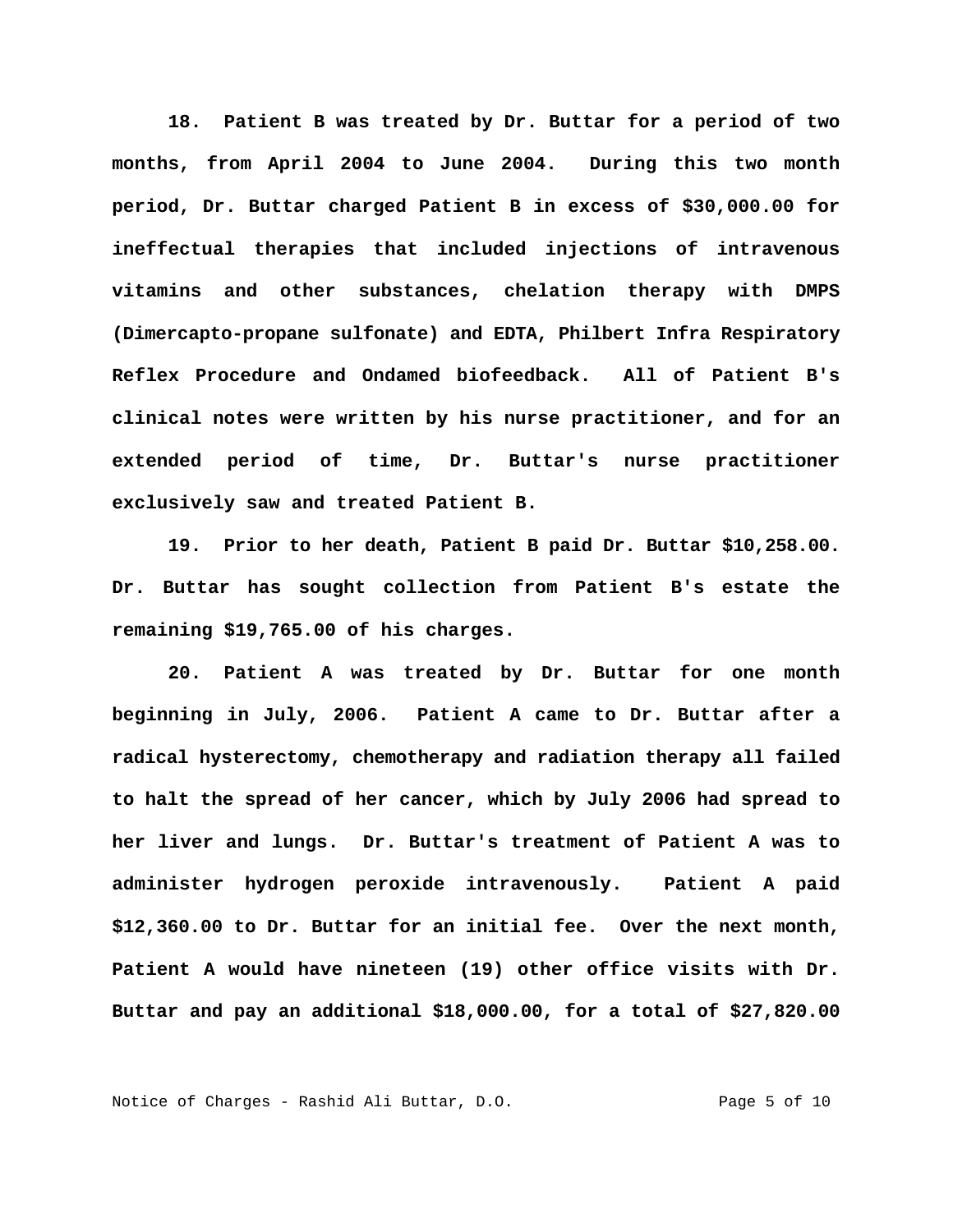**(Patient A's family received a refund of \$2,540.00). The average cost of Patient A's office visits for Dr. Buttar (to receive IV hydrogen peroxide) was \$1,464.00. All examinations and office visit notes for Patient A were written by Dr. Buttar's nurse practitioner. Although Patient A was billed for "physician attendance and supervision," it is unclear from Patient A's medical record whether Dr. Buttar ever examined Patient A or provided much of any supervision to his nurse practitioner.** 

 **21. Patient D presented to Dr. Buttar with a history of colon polyps. Dr. Buttar initiated chelation therapy for Patient D without ever seeing the patient or establishing a diagnosis. Patient D was seen only by Dr. Buttar's nurse practitioner and not on all visits. Most of the documentation regarding Patient D has to do with billing issues. There is no diagnosis, no treatment plan defined, and no repeat evaluation of Patient D directly. Patient D's clinical notes consist of six (6) pages, but her financial and laboratory related items consist of some sixty (60) pages. In sum, there is no documented history or examination on repeat visits for Patient D, no stated working diagnosis, and no rationale for the treatment plan. However, there is extensive diagnostic testing without medical justification or indication.** 

Notice of Charges - Rashid Ali Buttar, D.O. Page 6 of 10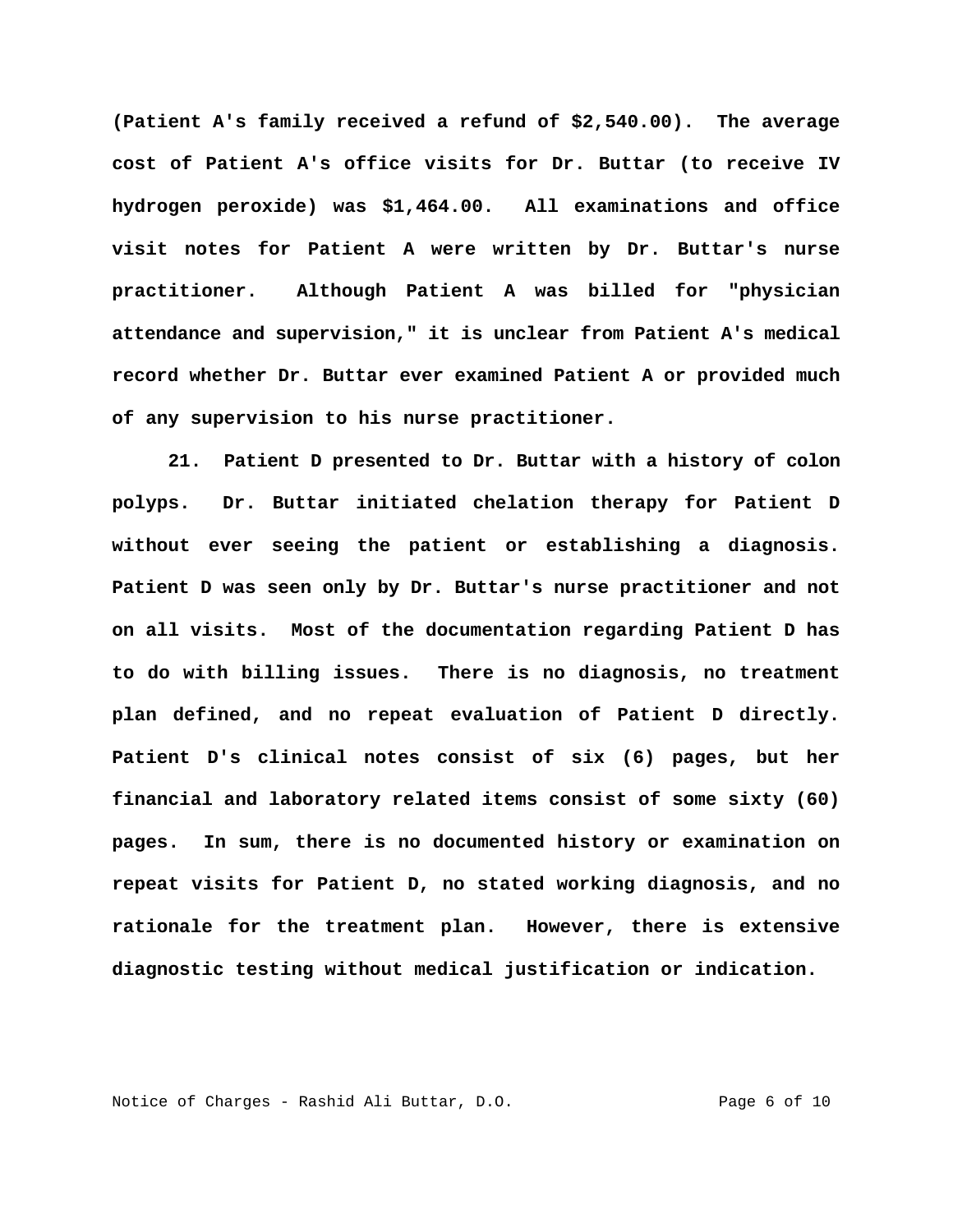**22. Dr. Buttar's treatment of Patients A, B, C and D constitutes unprofessional conduct, including, but not limited to, departure from, or the failure to conform to, the standards of acceptable and prevailing medical practice, or the ethics of the medical profession, irrespective of whether a patient is injured thereby, within the meaning of N.C. Gen. Stat. § 90-14(a)(6), and grounds exist under that section of the North Carolina General Statutes for the Board to annul, suspend, revoke, or limit his license to practice medicine and surgery issued by the Board or deny any application he might make in the future.** 

**23. Dr. Buttar's treatment of Patients A, B, C and D constitutes unprofessional conduct in that he provided a therapy, whether it be characterized as experimental, nontraditional, or a departure from acceptable and prevailing medical practices, that nonetheless has a safety risk greater than the prevailing treatment or that the treatment is generally not effective within the meaning of N.C. Gen. Stat. § 90-14(a)(6), and grounds exist under that section of the North Carolina General Statutes for the Board to annul, suspend, revoke, or limit his license to practice medicine and surgery issued by the Board or deny any application he might make in the future.** 

Notice of Charges - Rashid Ali Buttar, D.O. Page 7 of 10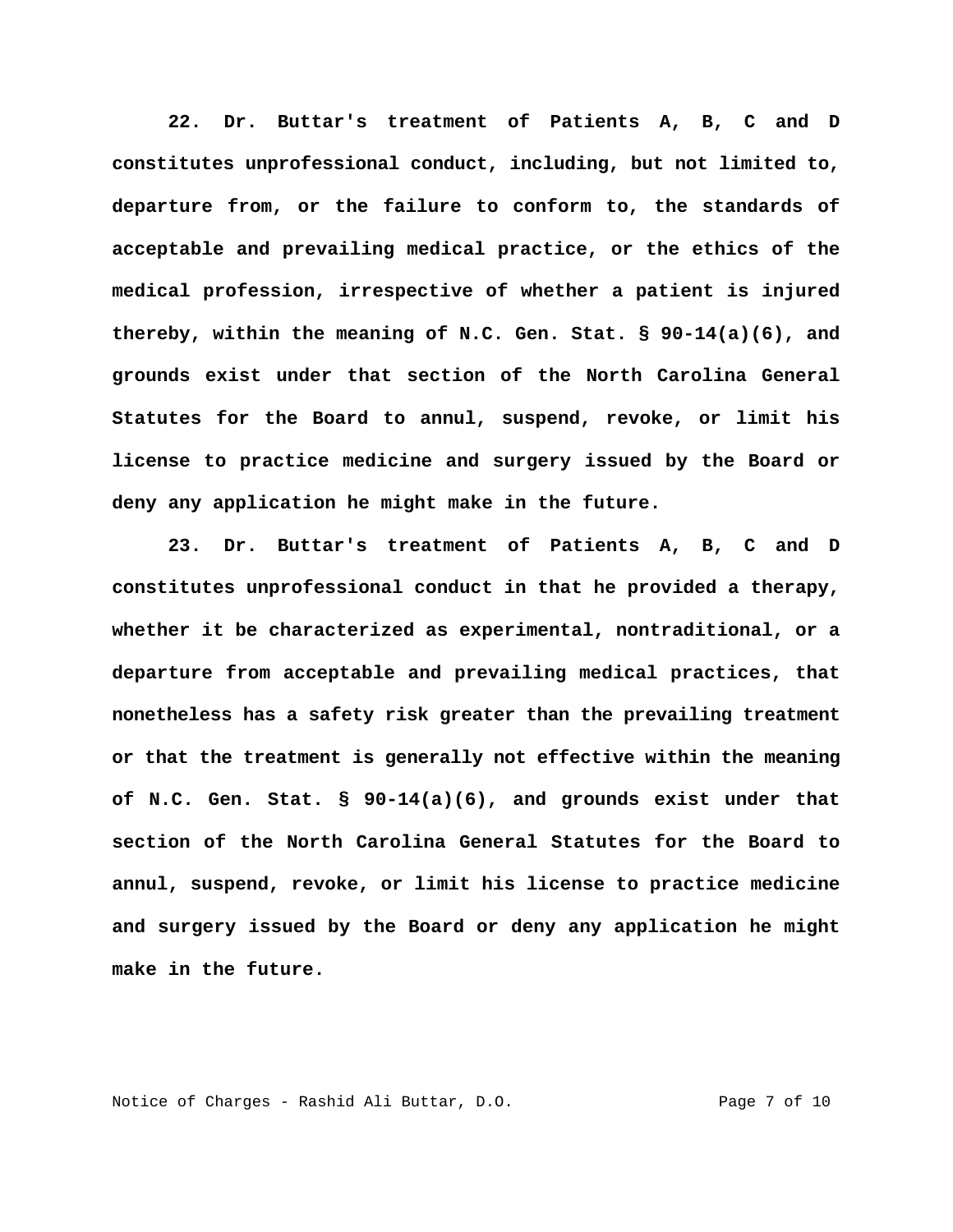**24. Dr. Buttar's conduct in regard to Patients A, B, C, and D constitutes Dr. Buttar providing services to a patient in such a manner as to exploit the patient within the meaning of N.C. Gen. Stat. § 90-14(a)(12), and grounds exist under that section of the North Carolina General Statutes for the Board to annul, suspend, revoke, or limit his license to practice medicine and surgery issued by the Board or deny any application he might make in the future, and furthermore, upon a finding of the exploitation, the Board may order restitution be made to the payer of the bill, whether the patient or the insurer, by the physician, provided that a determination of the amount of restitution shall be based on credible testimony in the record.** 

## **NOTICE TO DR. BUTTAR**

**Pursuant to N.C. Gen. Stat. § 90-14.2, it is hereby ordered that a hearing on the foregoing Notice of Charges and Allegations will be held before the Board, or a panel thereof, at 8:00 a.m., on Wednesday, February 20, 2008, or as soon thereafter as the Board may hear it, at the offices of the Board, 1203 Front Street, Raleigh, North Carolina, to continue until completed. The hearing will be held pursuant to N.C. Gen. Stat. § 150B-40, 41, and 42, and N.C. Gen. Stat. § 90-14.2, 14.4, 14.5, and 14.6. You may appear personally and through counsel, may cross-examine witnesses and** 

Notice of Charges - Rashid Ali Buttar, D.O. Page 8 of 10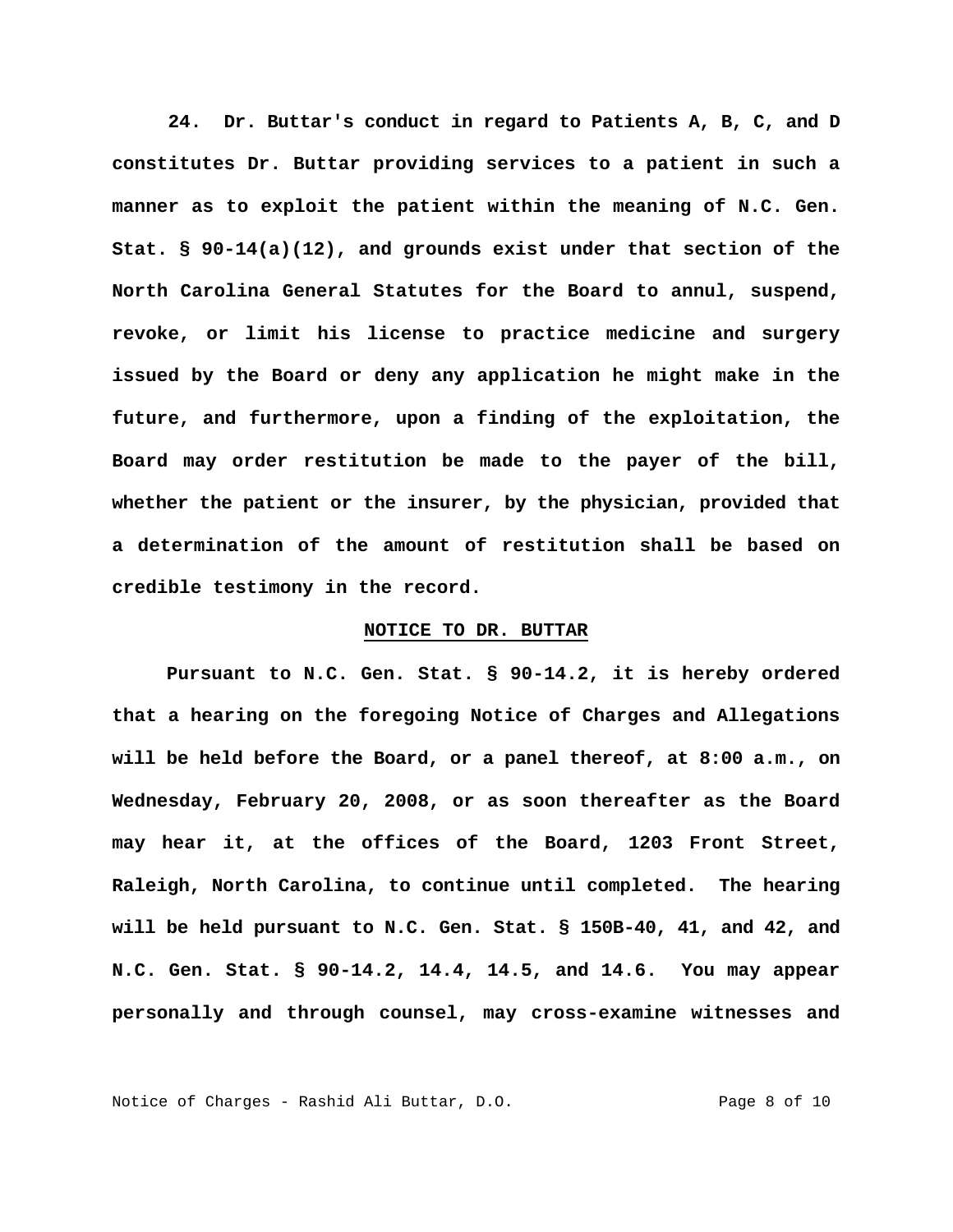**present evidence in your own behalf. You may, if you desire, file written answers to the charges and complaints preferred against you within 30 days after the service of this notice.** 

**The identities of Patients A through D and the date and place of treatment of these patients are being withheld from public disclosure pursuant to N.C. Gen. Stat. § 90-8. However, this information will be provided to you upon your request.** 

**Pursuant to N.C. Gen. Stat. § 150B-40(c)(5), it is further ordered that the parties shall arrange a pre-hearing conference at which they shall prepare and sign a stipulation on pre-hearing conference substantially in the form attached hereto. The prehearing stipulation shall be submitted to the undersigned no later than seven days prior to the hearing date.** 

**The right to be present during the hearing of this case, including any such right conferred or implied by N.C. Gen. Stat. § 150B-40(d), shall be deemed waived by a party or his counsel by voluntary absence from the Board's office at a time when it is known that proceedings, including deliberations, are being conducted, or are about to be conducted. In such event the proceedings, including additional proceedings after the Board has retired to deliberate, may go forward without waiting for the arrival or return of counsel or a party.** 

Notice of Charges - Rashid Ali Buttar, D.O. Page 9 of 10